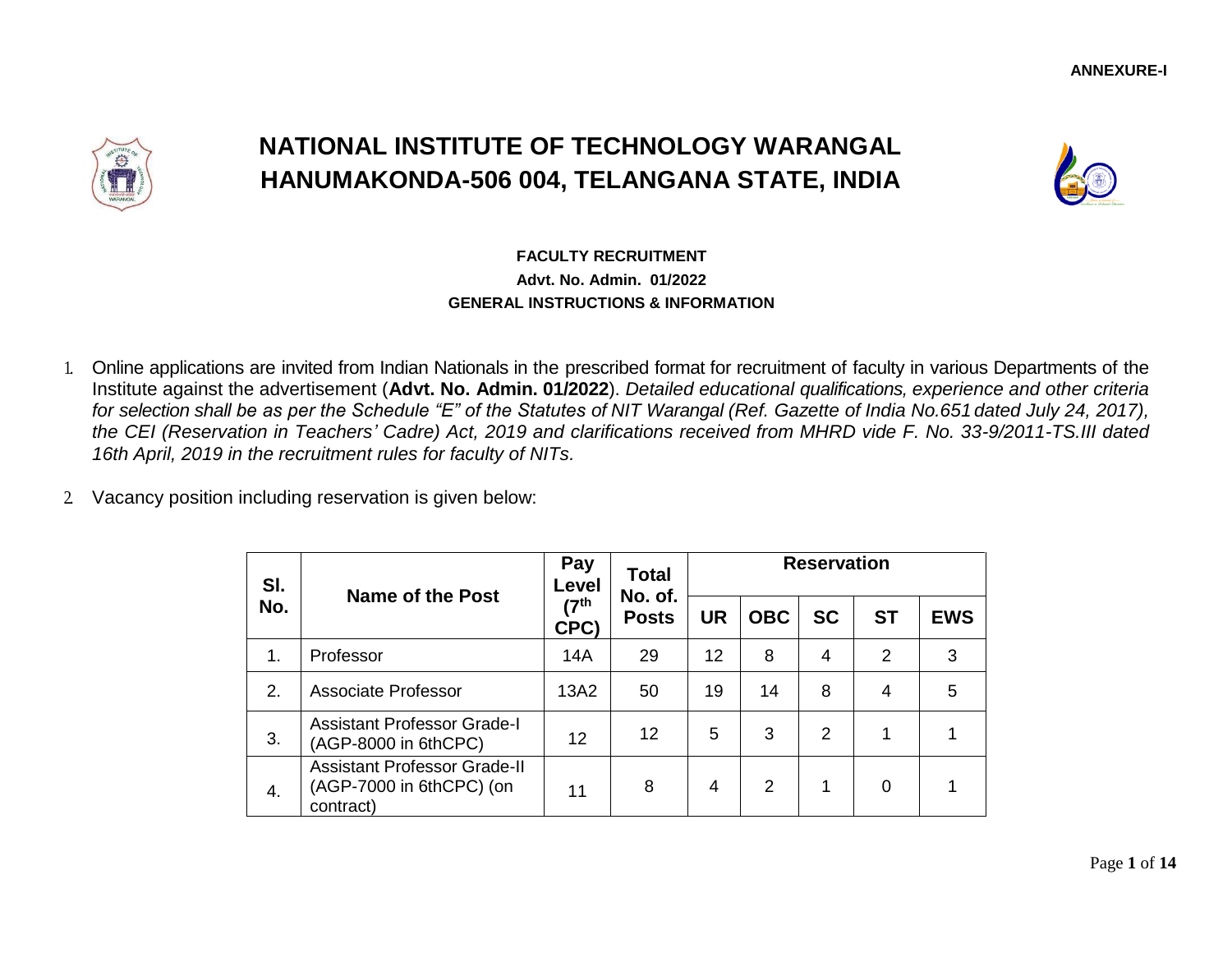#### **VACANCY POSITIONS OF FACULTY IN DIFFERENT DEPARTMENTS**

|                                                  | <b>Professor</b><br>(Pay_Level_14A)<br>(AGP-10500) |                |                      | <b>Associate Professor</b><br>(Pay_Level_13A2)<br>(AGP-9500) |                |                | <b>Assistant Professor Grade-I</b><br>(Pay_Level_12)<br>(AGP-8000) |                   |              |                | <b>Assistant Professor Grade-II</b><br>(Pay_Level_11)<br>(AGP-7000) |          |                |              | <b>Total</b>   |                |                |                |                |                |                |
|--------------------------------------------------|----------------------------------------------------|----------------|----------------------|--------------------------------------------------------------|----------------|----------------|--------------------------------------------------------------------|-------------------|--------------|----------------|---------------------------------------------------------------------|----------|----------------|--------------|----------------|----------------|----------------|----------------|----------------|----------------|----------------|
| <b>Department</b>                                | $\tilde{\mathbf{g}}$                               | OBC            | <u>ွ</u>             | ಀ                                                            | EWS            | $\mathbf{g}$   | OBC                                                                | $\mathbf C$<br>Ø. | 5            | EWS            | $\mathbf{g}$                                                        | OBC      | ပ<br>$\bar{v}$ | 5            | EWS            | $\mathbf{g}$   | OBC            | ပ<br>$\bar{v}$ | 5              | EWS            |                |
| Civil Engg.                                      |                                                    |                | $\overline{0}$       | $\mathbf{1}$                                                 | $\overline{0}$ | 5 <sup>5</sup> | 3                                                                  |                   | $\mathbf{1}$ |                | $\overline{1}$                                                      | $\Omega$ | $\Omega$       | $\mathbf{0}$ | $\overline{0}$ | $\Omega$       | $\Omega$       | $\Omega$       | $\Omega$       | $\overline{0}$ | 15             |
| <b>Electrical Engg.</b>                          | $\Omega$                                           | $\Omega$       | $\overline{0}$       | $\overline{0}$                                               | $\overline{0}$ | $\overline{2}$ | 2                                                                  |                   | $\Omega$     | $\Omega$       | $\Omega$                                                            | $\Omega$ | $\Omega$       | $\Omega$     | $\overline{0}$ | $\Omega$       | $\overline{0}$ | $\Omega$       | $\Omega$       | $\overline{0}$ | 5              |
| Mechanical Engg.                                 | $\Omega$                                           | $\Omega$       | $\Omega$             | $\Omega$                                                     | $\overline{0}$ | $\overline{1}$ | $\overline{0}$                                                     |                   | $\Omega$     |                | $\Omega$                                                            |          |                | $\Omega$     | $\Omega$       | $\mathbf{1}$   |                |                | $\Omega$       | $\Omega$       | 8              |
| Electronics &<br><b>Communication Engg.</b>      | 2                                                  | $\overline{2}$ | $\mathbf 1$          | $\Omega$                                                     | $\overline{1}$ | $\overline{1}$ | $\overline{1}$                                                     | $\Omega$          | $\Omega$     | $\Omega$       | $\overline{1}$                                                      |          | $\Omega$       |              | $\overline{0}$ | $\mathbf{1}$   | $\overline{0}$ | $\Omega$       | $\overline{0}$ | $\overline{0}$ | 12             |
| Metallurgical and<br>Materials Engg.             |                                                    | $\Omega$       | $\blacktriangleleft$ | $\Omega$                                                     | $\overline{1}$ | $\overline{1}$ | $\overline{1}$                                                     |                   | $\Omega$     | $\Omega$       | $\Omega$                                                            |          | $\Omega$       | $\Omega$     | $\Omega$       | $\Omega$       | $\Omega$       | $\Omega$       | $\Omega$       | $\overline{0}$ | $\overline{7}$ |
| Chemical Engg.                                   |                                                    |                | $\overline{0}$       | $\Omega$                                                     | $\overline{0}$ | $\overline{2}$ | $\overline{0}$                                                     | 1                 | -1           | $\Omega$       | $\overline{0}$                                                      | $\Omega$ | $\Omega$       | $\mathbf{0}$ | $\Omega$       | $\Omega$       | $\Omega$       | $\Omega$       | $\Omega$       | $\overline{0}$ | 6              |
| <b>Computer Science and</b><br>Engg.             | 2                                                  | $\overline{2}$ | $\Omega$             |                                                              | 1              | $\overline{4}$ | $\overline{4}$                                                     | $\overline{2}$    | -1           | $\overline{2}$ | 2                                                                   | $\Omega$ |                | $\Omega$     |                | 2              |                | $\Omega$       | $\Omega$       | 1              | 27             |
| Biotechnology                                    |                                                    | $\overline{2}$ | -1                   | $\Omega$                                                     | $\overline{0}$ | $\overline{0}$ | $\overline{0}$                                                     | $\Omega$          | $\Omega$     | $\Omega$       | $\Omega$                                                            | $\Omega$ | $\Omega$       | $\Omega$     | $\Omega$       | $\Omega$       | $\Omega$       | $\Omega$       | $\Omega$       | $\Omega$       | 4              |
| <b>Mathematics</b>                               | $\Omega$                                           | $\Omega$       | $\Omega$             | $\Omega$                                                     | $\overline{0}$ | 2              | $\overline{1}$                                                     | $\Omega$          | -1           | $\Omega$       | $\overline{0}$                                                      | $\Omega$ | $\Omega$       | $\Omega$     | $\Omega$       | $\Omega$       | $\Omega$       | $\Omega$       | $\Omega$       | $\Omega$       | 4              |
| Physics                                          |                                                    | $\Omega$       | $\overline{1}$       | $\overline{0}$                                               | $\overline{0}$ | $\overline{0}$ | $\overline{0}$                                                     | $\Omega$          | $\Omega$     | $\overline{0}$ | $\mathbf{0}$                                                        | $\Omega$ | $\Omega$       | $\Omega$     | $\overline{0}$ | $\overline{0}$ | $\overline{0}$ | $\Omega$       | $\overline{0}$ | $\overline{0}$ | $\overline{2}$ |
| Chemistry                                        | $\Omega$                                           | $\Omega$       | $\Omega$             | $\Omega$                                                     | $\overline{0}$ | $\overline{1}$ | $\overline{0}$                                                     | $\Omega$          | $\Omega$     | $\Omega$       | $\Omega$                                                            | $\Omega$ | $\Omega$       | $\Omega$     | $\Omega$       | $\Omega$       | $\Omega$       | $\Omega$       | $\Omega$       | $\overline{0}$ |                |
| <b>Humanities&amp; Social</b><br><b>Sciences</b> |                                                    | $\Omega$       | $\overline{0}$       | $\overline{0}$                                               | $\overline{0}$ | $\mathbf{0}$   | 1                                                                  | $\Omega$          | $\Omega$     | $\Omega$       | $\Omega$                                                            | $\Omega$ | $\Omega$       | $\mathbf{0}$ | $\overline{0}$ | $\overline{0}$ | $\overline{0}$ | $\Omega$       | $\mathbf{0}$   | $\overline{0}$ | $\overline{2}$ |
| School of Management                             |                                                    | $\Omega$       | $\overline{0}$       | $\Omega$                                                     | $\overline{0}$ | $\overline{0}$ | 1                                                                  |                   | $\Omega$     |                |                                                                     | $\Omega$ | $\Omega$       | $\Omega$     | $\overline{0}$ | $\overline{0}$ | $\overline{0}$ | $\Omega$       | $\Omega$       | $\Omega$       | 5              |
| Training & Placement                             |                                                    | $\Omega$       | $\Omega$             | $\Omega$                                                     | $\overline{0}$ | $\overline{0}$ | $\overline{0}$                                                     | $\Omega$          | $\Omega$     | $\Omega$       | $\Omega$                                                            | $\Omega$ | $\Omega$       | $\Omega$     | $\Omega$       | $\Omega$       | 0              | $\Omega$       | $\Omega$       | $\Omega$       |                |
| <b>Total</b>                                     | 12                                                 | 8              | 4                    | $\overline{2}$                                               | $\mathbf{3}$   | 19             | 14                                                                 | 8                 | Δ            | 5              | 5                                                                   | 3        | $\overline{2}$ |              |                | 4              | $\overline{2}$ |                | $\bf{0}$       |                | 99             |

Note: Reservations of the posts have been made in compliance with the provisions of the *CEI (Reservation in Teachers' Cadre) Act, 2019* and the guidelines issued by the Ministry of Education, Government of India from time to time.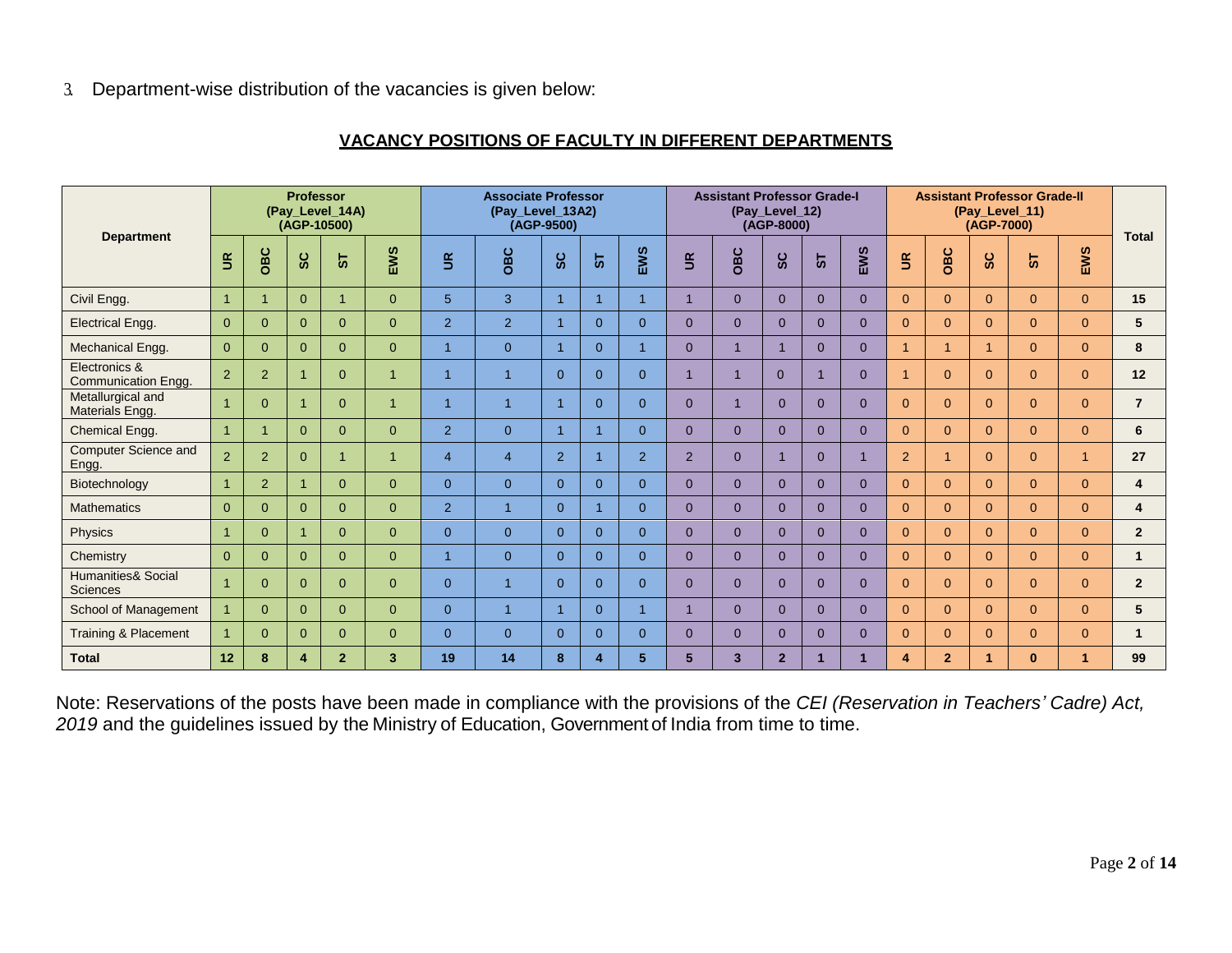- 1. Essential Qualifications and Specializations required for the above positions:
	- The Essential Minimum Academic Qualification for the posts of Professor / Associate Professor/ Assistant Professor is Ph.D In the respective discipline and shall have First Class (at least 6.5 CGPA on a scale of 10 or equivalent or 60% aggregate) in the preceding Degrees. Candidates having Ph.D degree directly after B.Tech are also eligible and they should have obtained First Class at Bachelor's level.
	- Department-wise Specializations:

| <b>S. No.</b> | <b>Department</b>        | <b>Specialization</b>                                                                                                                                                                                                                                                 |
|---------------|--------------------------|-----------------------------------------------------------------------------------------------------------------------------------------------------------------------------------------------------------------------------------------------------------------------|
| 1.            |                          | B. Tech. in Civil Engg./ Agriculture Engg /Architecture/ Planning/ Geo informatics with Ph.D<br>in any of the following specializations.                                                                                                                              |
|               |                          | Structural Engineering: Structural Dynamics and Earthquake Engineering, Structural and<br>System Reliability, Structural Health Monitoring, Stochastic/ Computational Structural<br>Mechanics, Industrial Structures/Pre-Engineered Construction, Fracture Mechanics. |
|               |                          | Transportation Engineering: Travel Demand Modelling, Transportation Network Analysis,<br>Public Transportation Systems, Freight Transportation, Geospatial<br>Information<br>Technologies in Transportation.                                                          |
|               | <b>Civil Engineering</b> | Geotechnical Engineering: Offshore Geotechnics with Good Analytical Background,<br>Geophysical Engineering.                                                                                                                                                           |
|               |                          | Construction Technology and Management: Infrastructure and Construction Management,<br>Automation in construction, Building Information Modelling and Integrated Project Delivery.                                                                                    |
|               |                          | Water Resources Engineering: Subsurface Hydrology, Hydrologic Compound Extremes,<br>Climate Resilient Water Resources Systems, Computational Hydraulics and Hydrology,<br>Water-Agriculture-Climate Change Nexus, Stochastic Hydrology.                               |
|               |                          | Environmental Engineering: Environmental Management, Industrial waste management,<br>Environmental modelling.                                                                                                                                                         |
|               |                          | Remote Sensing and GIS: Geomatics, Geoinformatics, Spatial Technology, Image<br>Processing.                                                                                                                                                                           |
|               |                          |                                                                                                                                                                                                                                                                       |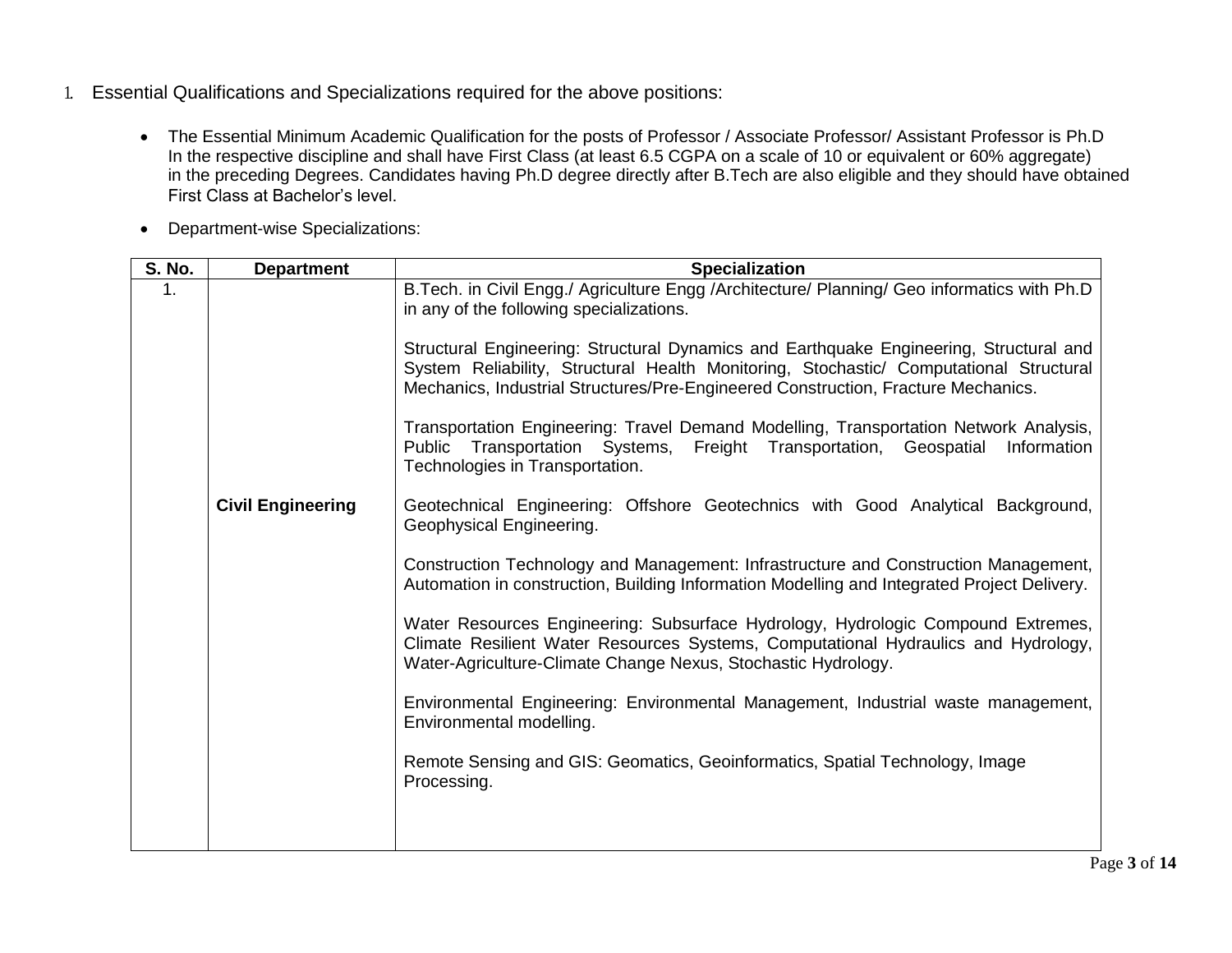| 2. | <b>Electrical</b><br><b>Engineering</b> | B. Tech./ B. E in Electrical Engg./Electrical & Electronics Engg./Electrical Power Engg., with<br>M.Tech/M.E and Ph.D in any of the following specialization.<br><b>Power Systems Engineering</b><br><b>Power Electronics &amp; Drives / Power Electronics</b><br>Communication engineering<br>$\bullet$<br>Electrical Power & Energy systems<br>$\bullet$<br>Electrical Machines and Industrial drives<br>$\bullet$<br>Control Systems Engineering/ Digital Control Systems/Power & Control<br>Instrumentation/Instrumentation & Control Engineering<br>$\bullet$<br><b>Electrical engineering Automaton</b><br>$\bullet$<br><b>Artificial Intelligence</b><br>$\bullet$<br>Computer Science and Engineering.<br><b>Embedded Systems</b><br>$\bullet$<br><b>Real Time Control of Electrical Systems</b><br>$\bullet$<br>Digital Twin Technologies.<br>$\bullet$<br>Electric Vehicles Technology/Hybrid Electric Vehicles<br>Renewable Energy Systems<br>$\bullet$<br>ANN and Fuzzy Logic based Control of Electrical Systems.<br><b>Electrical Energy Markets</b><br>$\bullet$<br><b>Smart Grid Technologies</b><br>$\bullet$<br>Power system Protection/ Digital Protection of Power System.<br><b>Signal Processing</b><br>Applied Electronics/ Industrial Electronics<br>High Voltage Engineering. |
|----|-----------------------------------------|--------------------------------------------------------------------------------------------------------------------------------------------------------------------------------------------------------------------------------------------------------------------------------------------------------------------------------------------------------------------------------------------------------------------------------------------------------------------------------------------------------------------------------------------------------------------------------------------------------------------------------------------------------------------------------------------------------------------------------------------------------------------------------------------------------------------------------------------------------------------------------------------------------------------------------------------------------------------------------------------------------------------------------------------------------------------------------------------------------------------------------------------------------------------------------------------------------------------------------------------------------------------------------------------------------|
| 3. | <b>Mechanical</b><br><b>Engineering</b> | B. Tech. / B.E. in Mechanical Engineering OR Automobile Engineering OR Production<br>Engineering OR Industrial Engineering and M. Tech / ME / M.S. in Thermal Engineering<br>OR Heat power Engineering OR Production Engineering OR CAD & CAM OR Industrial<br>Engineering OR Machine Design OR Mechanical Systems Design OR Hydrology with Ph.D<br>in any of the following specializations:<br><b>Automotive Safety</b><br>$\bullet$<br><b>Automotive Electronics</b><br>$\bullet$<br><b>Automotive Body Design</b><br>$\bullet$<br><b>Automotive Component Design</b><br><b>Hybrid Vehicles</b><br><b>Autonomous Vehicles</b><br>$\bullet$                                                                                                                                                                                                                                                                                                                                                                                                                                                                                                                                                                                                                                                           |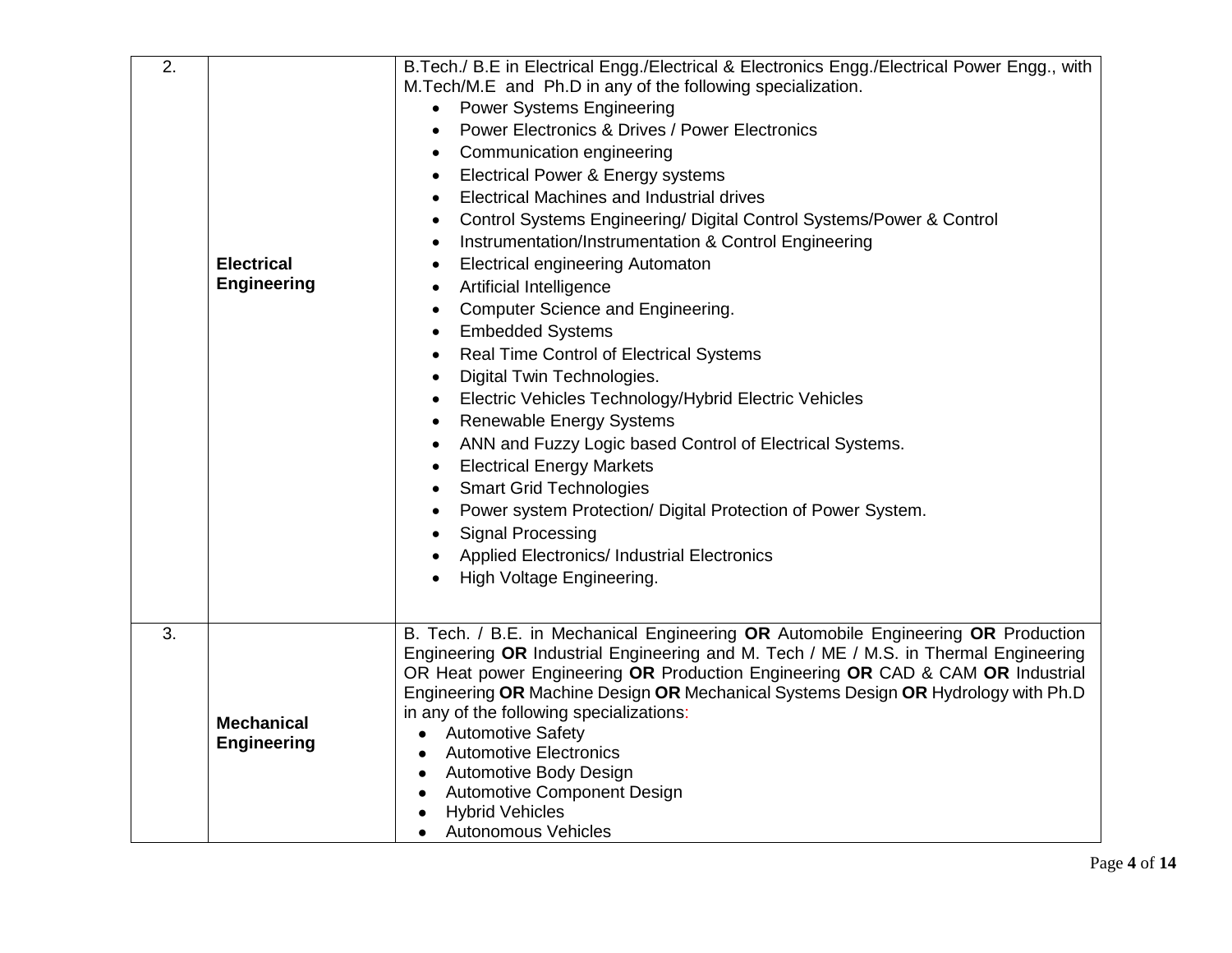|                  |                          | <b>Engine Management</b>                                                              |
|------------------|--------------------------|---------------------------------------------------------------------------------------|
|                  |                          | $\bullet$<br><b>Solar Cells</b>                                                       |
|                  |                          |                                                                                       |
|                  |                          | Aerospace Engineering                                                                 |
|                  |                          | <b>Energy Engineering / Energy Management</b>                                         |
|                  |                          | Cryogenics                                                                            |
|                  |                          | Renewable Energy sources                                                              |
|                  |                          | Noise-Vibration and Harshness                                                         |
|                  |                          | Fuel cells<br>$\bullet$                                                               |
|                  |                          | Artificial Intelligence in energy systems                                             |
|                  |                          | <b>Additive Manufacturing</b>                                                         |
|                  |                          | <b>Friction stir Processing</b><br>$\bullet$                                          |
|                  |                          | <b>Mechatronics &amp; MEMS</b>                                                        |
|                  |                          | <b>Advanced Manufacturing Processes</b>                                               |
|                  |                          | Industrial Automation & Robotics<br>$\bullet$                                         |
|                  |                          | <b>Smart Manufacturing</b>                                                            |
|                  |                          | <b>Manufacturing Simulation</b><br>$\bullet$                                          |
|                  |                          | <b>Advanced Material Processing</b>                                                   |
|                  |                          | Dynamics & Controls                                                                   |
|                  |                          | Noise & Acoustics<br>$\bullet$                                                        |
|                  |                          | <b>Computational Mechanics</b><br>$\bullet$                                           |
|                  |                          | <b>Product Design</b>                                                                 |
|                  |                          | <b>Rotor Dynamics</b><br>$\bullet$                                                    |
|                  |                          | <b>Nonlinear Dynamics</b>                                                             |
|                  |                          | Bio-Mechanics/ Nano mechanics                                                         |
|                  |                          | Industrial Engg./Production Engg./Computer aided Manufacturing<br>$\bullet$           |
|                  |                          | AI & ML in Manufacturing<br>$\bullet$                                                 |
|                  |                          | <b>Automation and Control Systems</b>                                                 |
|                  |                          | Information Management and Engineering<br>$\bullet$                                   |
|                  |                          | Tribology<br>$\bullet$                                                                |
|                  |                          | <b>Geometric Modelling for CAD</b>                                                    |
|                  |                          | Design (Structural) Optimization<br>$\bullet$                                         |
|                  |                          | Thermal Engineering/Heat transfer/Fluid mechanics<br>$\bullet$                        |
|                  |                          | <b>Refrigeration &amp; Airconditioning</b><br>$\bullet$                               |
|                  |                          | Metal forming<br>$\bullet$                                                            |
| $\overline{4}$ . |                          | B. Tech in Electronics & Communication Engineering / Electronics & Telecommunication  |
|                  | <b>Electronics and</b>   | Engineering and M. Tech/ M.E. preferably from ECE Departments with Ph.D in any of the |
|                  | <b>Communication</b>     | following specializations                                                             |
|                  | <b>Engineering (ECE)</b> | • AI/ML/DL                                                                            |
|                  |                          | Embedded systems/loT<br>$\bullet$                                                     |
|                  |                          | Speech /image/video//biomedical signal processing<br>$\bullet$                        |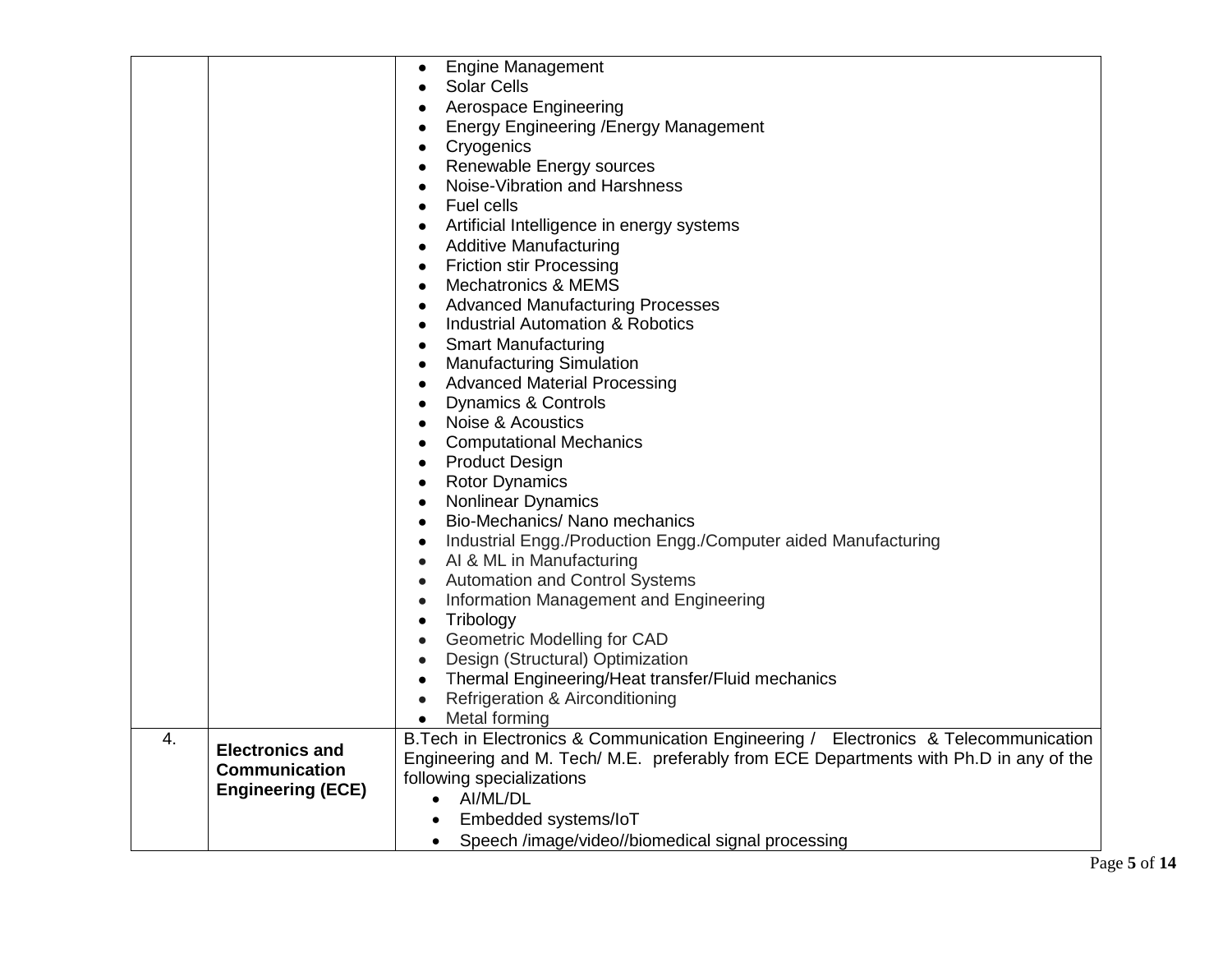|    |                          | Wireless/optical Communications<br>$\bullet$                                                   |
|----|--------------------------|------------------------------------------------------------------------------------------------|
|    |                          | <b>Computer/Communication Networks</b>                                                         |
|    |                          | <b>RF and Microwaves</b>                                                                       |
|    |                          | <b>Computer vision</b>                                                                         |
|    |                          | <b>VLSI Architectures</b>                                                                      |
|    |                          | Cryptography & Network security                                                                |
|    |                          | <b>Electronic Instrumentation</b>                                                              |
|    |                          | Analog and Mixed Signal Design                                                                 |
|    |                          | Device Modelling                                                                               |
|    |                          | VLSI system design/Testing<br>$\bullet$                                                        |
| 5. |                          | B.E./B.Tech in Metallurgy or Metallurgical Engg. or Materials Engg. or Metallurgical &         |
|    |                          | Materials Engg. with M.E/M. Tech/MS and Ph.D in any of the following specializations.          |
|    |                          | Extractive Metallurgy, Process metallurgy, Transport phenomena, Mineral                        |
|    |                          | Processing                                                                                     |
|    |                          | Computational Materials Science, Process Modelling and Simulation in Metallurgy                |
|    |                          | and Materials Engg.                                                                            |
|    | <b>Metallurgical and</b> | Welding technology, Additive Manufacturing, Microwave processing, Alloy                        |
|    | <b>Materials</b>         | Development, Non equilibrium processing, Surface coatings & engineering,                       |
|    | <b>Engineering</b>       | Advanced Materials processing.                                                                 |
|    |                          | Advanced Materials, High Entropy Alloys, Advanced High Strength Steels,                        |
|    |                          | Biomaterials, Functional Materials, Energy Materials, High temperature Materials,<br>$\bullet$ |
|    |                          | Tribology, Shape Memory Alloys, Magnetic materials, Energy materials.                          |
|    |                          | Non-Destructive Testing & Evaluation, Advanced Materials characterization.<br>$\bullet$        |
|    |                          | Foundry Metallurgy, Solidification and Casting, Powder metallurgy, Physical                    |
|    |                          | Metallurgy, Crystallographic texture, Mechanical Behavior of Materials, Damping of             |
|    |                          | materials, Nano materials and Technology, Polymer Technology, Corrosion                        |
|    |                          | Engineering.                                                                                   |
| 6. |                          | B. Tech in Chemical Engg., with M. Tech/ M.E. preferably from Chemical Departments with        |
|    |                          | Ph.D in any of the following specializations                                                   |
|    |                          | <b>Process Control</b><br>$\bullet$                                                            |
|    | <b>Chemical</b>          | New materials<br>$\bullet$                                                                     |
|    | <b>Engineering</b>       | <b>Artificial Intelligence</b><br>$\bullet$                                                    |
|    |                          | <b>Quantum mechanics</b><br>$\bullet$                                                          |
|    |                          | Colloidal and interfacial science<br>$\bullet$                                                 |
|    |                          | <b>Biomedical engineering</b><br>$\bullet$                                                     |
|    |                          | Petroleum refining and Petrochemicals                                                          |
|    |                          | Process intensification<br>$\bullet$                                                           |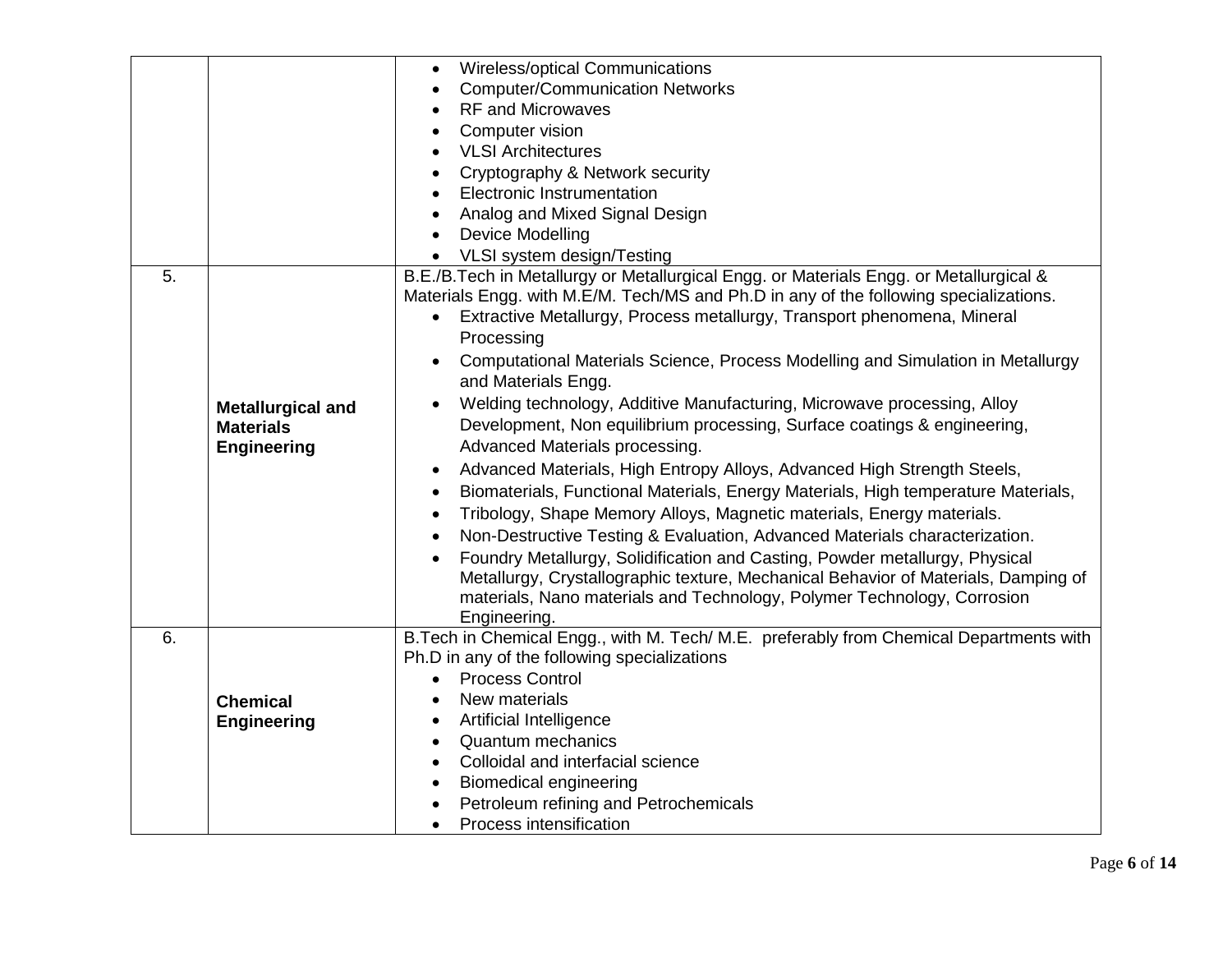|    |                                                     | Sustainable energy technologies<br>$\bullet$                                                                                                                                                                                                                                                                                                                                                                                                                                                                                                                                                                                                                                                                                                                                                                                   |
|----|-----------------------------------------------------|--------------------------------------------------------------------------------------------------------------------------------------------------------------------------------------------------------------------------------------------------------------------------------------------------------------------------------------------------------------------------------------------------------------------------------------------------------------------------------------------------------------------------------------------------------------------------------------------------------------------------------------------------------------------------------------------------------------------------------------------------------------------------------------------------------------------------------|
|    |                                                     | Circular economy                                                                                                                                                                                                                                                                                                                                                                                                                                                                                                                                                                                                                                                                                                                                                                                                               |
|    |                                                     | <b>Additive Manufacturing</b>                                                                                                                                                                                                                                                                                                                                                                                                                                                                                                                                                                                                                                                                                                                                                                                                  |
| 7. | <b>Computer Science</b><br>and Engineering<br>(CSE) | B. Tech. in C.S.E. or IT and M. Tech in C.S.E. or IT departments with Ph.D in any of the<br>following specializations<br>Machine Learning<br><b>Software Engineering</b><br>Algorithms<br>$\bullet$<br><b>Information Security</b><br>$\bullet$<br>Data Mining<br>$\bullet$<br><b>Bioinformatics</b><br>$\bullet$<br>Image Processing<br>$\bullet$<br><b>Computational Neuroscience</b><br>$\bullet$<br><b>Model Driven Frameworks</b><br>$\bullet$<br><b>Distributed Systems</b><br><b>Computer Networks</b><br>$\bullet$<br><b>High Performance Computing</b><br><b>Wireless Sensor Networks</b>                                                                                                                                                                                                                             |
| 8. | <b>Biotechnology</b>                                | B. Tech. Biotechnology / Chemical Engineering / Industrial<br>Biotechnology / M.Sc. in Life Sciences<br>&<br>M. Tech. / M.S. by Research in Biotechnology / Industrial<br>Biotechnology / Biochemical Engineering / Bioinformatics<br>with any of the following specializations at Ph.D.:<br>Agriculture Biotechnology<br><b>Biochemical Engineering</b><br><b>Biofuels</b><br><b>Bioinformatics</b><br>Biomass, Bio-energy & Bio-refinery<br>$\bullet$<br><b>Biomaterial Technology</b><br>$\bullet$<br><b>Biomedical Engineering</b><br>$\bullet$<br><b>Bioprocess Engineering</b><br>$\bullet$<br><b>Biosensors</b><br><b>Bio-separations Technology</b><br>$\bullet$<br><b>Cancer Biology</b><br>$\bullet$<br>Cancer cell signalling<br>$\bullet$<br><b>Environmental Biotechnology</b><br>Food Biotechnology<br>$\bullet$ |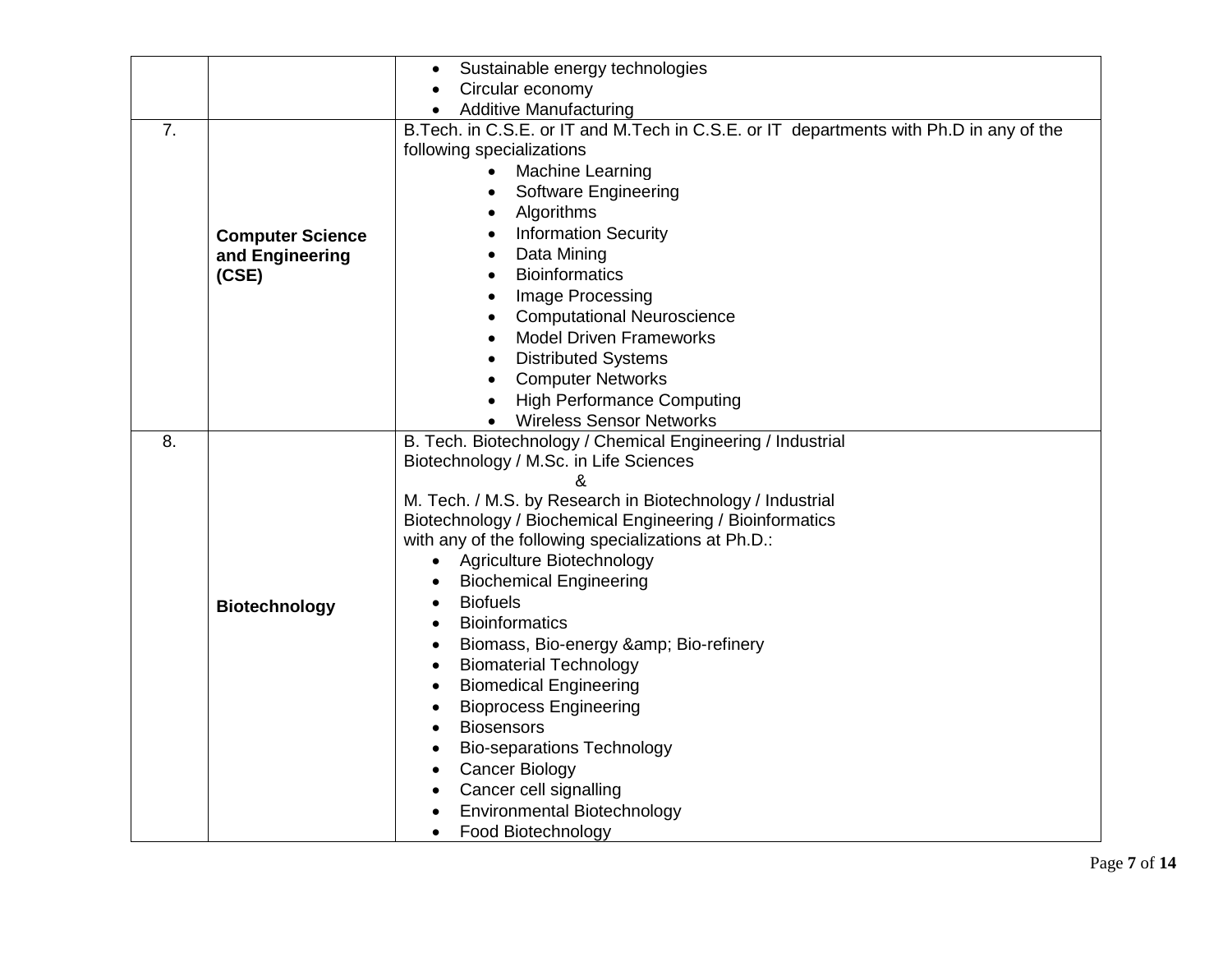|     |                    | <b>High Performance Computing</b><br>$\bullet$                                        |
|-----|--------------------|---------------------------------------------------------------------------------------|
|     |                    | Immunology<br>$\bullet$                                                               |
|     |                    | Infectious Biology & Molecular Parasitology<br>$\bullet$                              |
|     |                    | <b>Metabolic Engineering</b>                                                          |
|     |                    | Meta-genomics                                                                         |
|     |                    | Microbial Biotechnology                                                               |
|     |                    | Modelling, Simulation & Optimization of Bioprocesses                                  |
|     |                    | Molecular cell biology                                                                |
|     |                    | Neuroscience                                                                          |
|     |                    |                                                                                       |
|     |                    | Plant Biotechnology                                                                   |
|     |                    | <b>Protein Biochemistry</b><br>٠                                                      |
|     |                    | <b>Stem Cell Technology</b>                                                           |
|     |                    | <b>Structural Biology</b>                                                             |
|     |                    | <b>Synthetic Biology</b>                                                              |
|     |                    | <b>Systems Biology</b>                                                                |
|     |                    | <b>Tissue Engineering</b>                                                             |
|     |                    | Virology                                                                              |
| 9.  |                    | B.Sc. or equivalent with Mathematics as one of the subjects, M.Sc. in Mathematics/    |
|     |                    | Applied Mathematics/ Statistics/ Mathematics & Scientific Computing/ Operations       |
|     |                    | Research with Ph.D. in any of the following areas of specialization.                  |
|     |                    | <b>Fluid Mechanics</b>                                                                |
|     | <b>Mathematics</b> |                                                                                       |
|     |                    | <b>Computational Fluid Dynamics</b>                                                   |
|     |                    | Cryptography                                                                          |
|     |                    | <b>Partial Differential Equations</b>                                                 |
|     |                    | <b>Hydrodynamic Stability</b>                                                         |
|     |                    | <b>Operations Research</b>                                                            |
| 10. | <b>Physics</b>     | Ph. D in Physics with M. Sc/M.Sc.Tech. in Physics/Engineering Physics/Applied Physics |
|     |                    | with specialization in Electronics/Instrumentation/Materials Science/Photonics.       |
|     |                    |                                                                                       |
| 11. |                    | Ph.D in any of the following areas of specialization with M.Sc (Chemistry)-           |
|     |                    | Organic/Inorganic/Physical/Analytical Chemistry                                       |
|     |                    | Medicinal Chemistry,                                                                  |
|     | <b>Chemistry</b>   | Bioorganic Chemistry,                                                                 |
|     |                    | Solid State Chemistry<br>$\bullet$                                                    |
|     |                    | <b>Instrumental Techniques</b>                                                        |
|     |                    | Organometallic Chemistry.                                                             |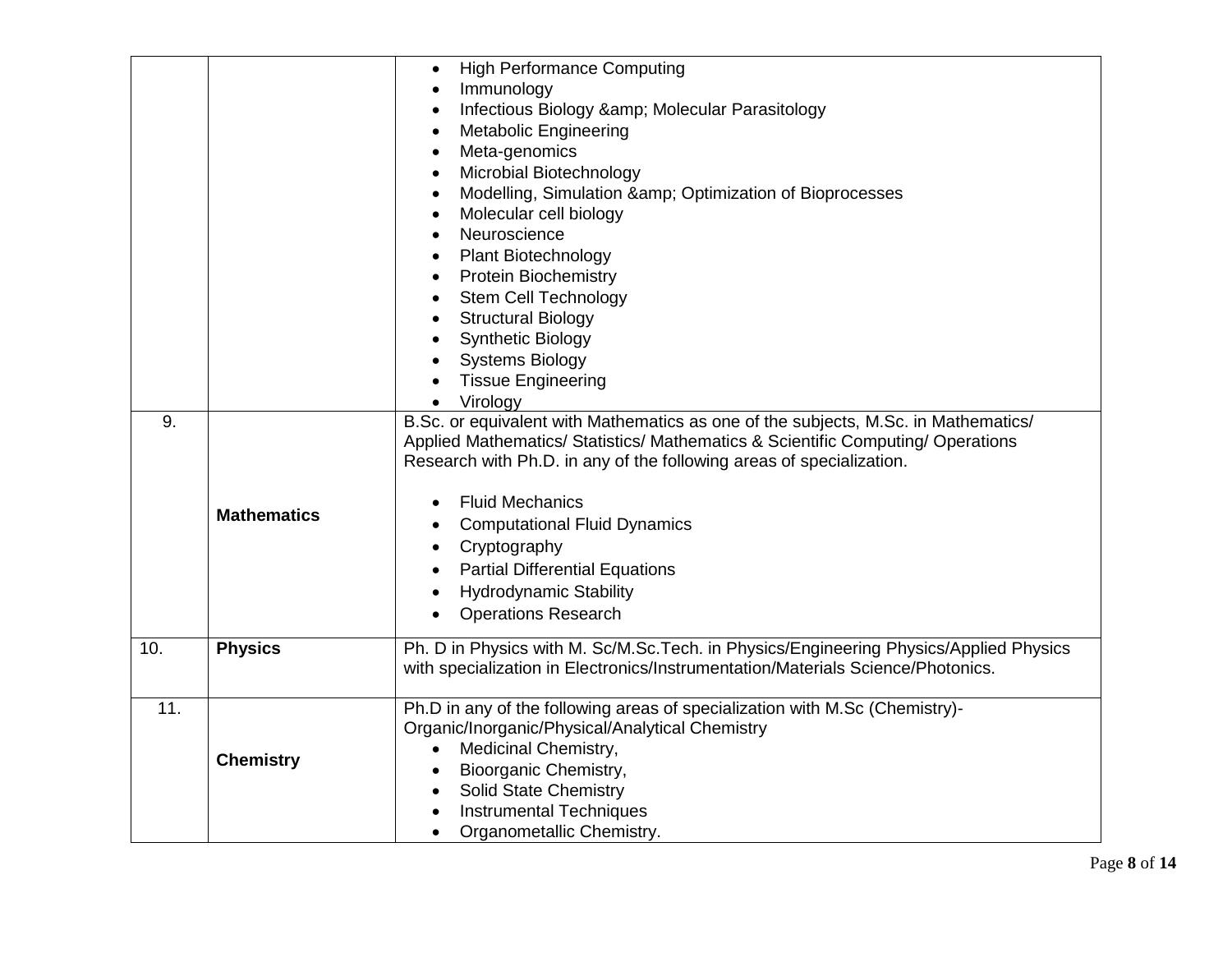| 12. | <b>Humanities and</b>    | B.A./B.Sc./ B.Com., and Full time PG in M.A. (English Literature/ELT/Linguistics) or M.A.<br>(Psychology/Sociology), or M.A. German, or M.A. French with a Ph.D. in the following area<br>of specialization<br>English Language Teaching |
|-----|--------------------------|------------------------------------------------------------------------------------------------------------------------------------------------------------------------------------------------------------------------------------------|
|     | <b>Social Sciences</b>   | <b>English Literature</b>                                                                                                                                                                                                                |
|     |                          | Linguistics                                                                                                                                                                                                                              |
|     |                          | Sociology                                                                                                                                                                                                                                |
|     |                          | Psychology                                                                                                                                                                                                                               |
|     |                          | German (Humanities-Foreign Languages)                                                                                                                                                                                                    |
|     |                          | French (Humanities-Foreign Languages)                                                                                                                                                                                                    |
| 13. |                          | B. Tech. in any Branch of Engineering with fulltime MBA and Ph.D in any of the following                                                                                                                                                 |
|     |                          | specializations                                                                                                                                                                                                                          |
|     | School of                | <b>Business Analytics</b>                                                                                                                                                                                                                |
|     | management (SOM)         | Economics/Econometrics                                                                                                                                                                                                                   |
|     |                          | Finance and Accounting<br>$\bullet$                                                                                                                                                                                                      |
|     |                          | Entrepreneurship/ Innovation                                                                                                                                                                                                             |
|     |                          | Marketing                                                                                                                                                                                                                                |
|     |                          | <b>Operations Management</b>                                                                                                                                                                                                             |
|     |                          | <b>Strategic Management</b>                                                                                                                                                                                                              |
| 14. | <b>Centre for Career</b> | Ph.D. in Engineering / Management with B.Tech. in any branch of engineering.                                                                                                                                                             |
|     | <b>Planning and</b>      | Desirable: Experience in Training & Campus Placement activities / Administration                                                                                                                                                         |
|     | <b>Development</b>       |                                                                                                                                                                                                                                          |
|     | (CCPD)                   |                                                                                                                                                                                                                                          |

**Note:** *The serving faculty members of NIT Warangal may apply for the eligible positions, based on their present qualifications and specializations.*

- 2. In case the vacancies reserved for EWS are not filled up due to non-availability of suitable/ eligible candidate(s) belonging to EWS category such vacancies shall be filled by UR candidates.
- 3. Departments not having any vacancy at any higher Pay Level, movement to higher Pay Level shall be carried out as per prescribed selection process but it will be restricted to only serving faculty members of NIT Warangal in the respective Department. [As prescribed in note 1, point no. 5 of Schedule "E" of NIT Statutes (Amended 2017) (Ref. Gazette of India No. 651, dated July 24, 2017)].
- 4. Candidates are requested to go through the details of posts and instructions carefully before applying. Date of opening of online portal is 21.2.2022 and date of submission of online applications is from **26.2.2022 to17.03.2022**.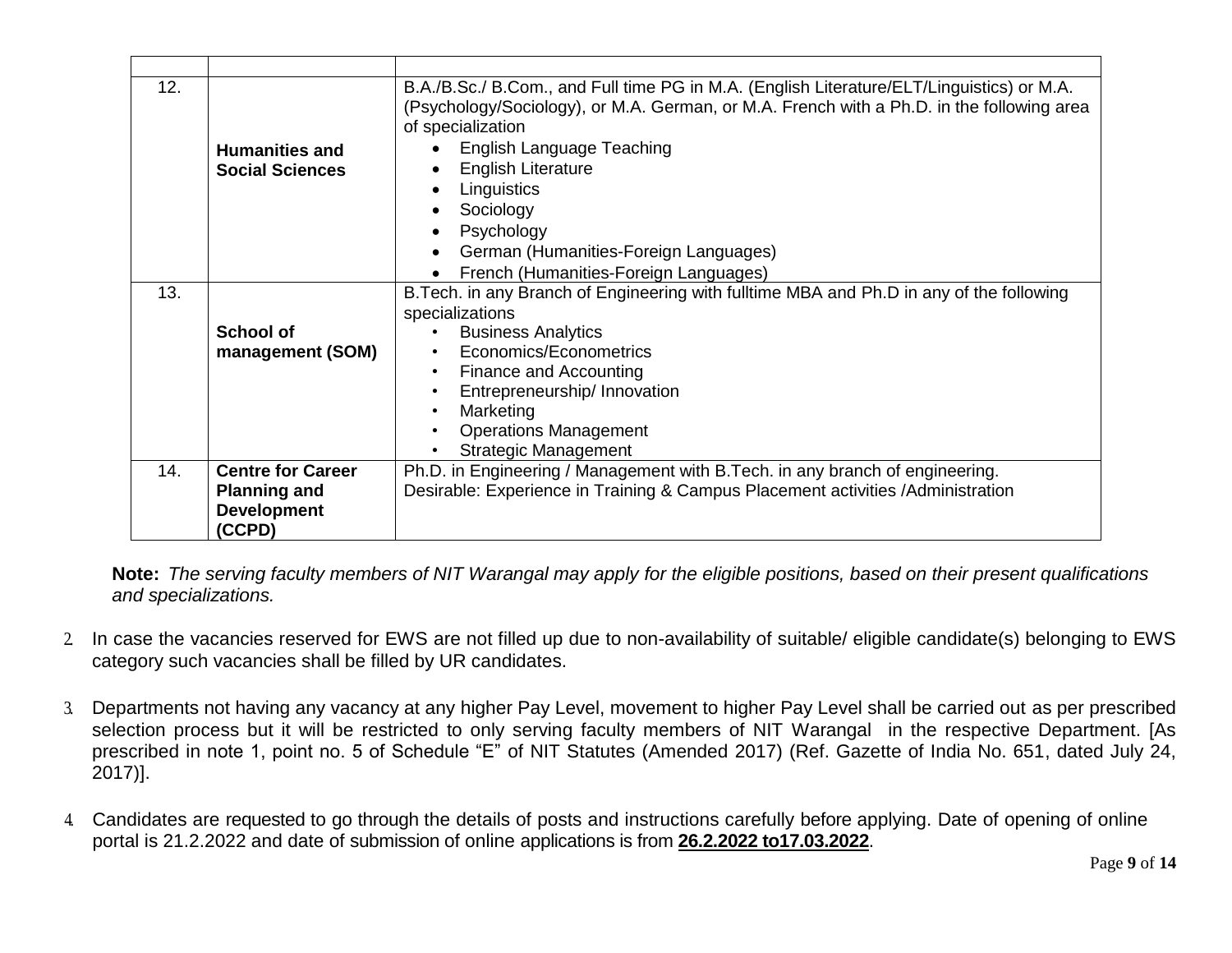- 5. Candidates have to apply online duly uploading all certificates/self-attested documents with Photograph and scanned signature.
- 6. Non-refundable Processing Fee of Rs.1000/- for General, OBC and EWS candidates, and Rs. 500/- for the SC/ST/PWD should be paid online through the application portal by Net Banking/Credit/Debit Card as per the details given in the payment link. Indian Nationals applying from abroad can pay their application fee in US \$25 per post (for all categories) online through the application portal. Serving faculty of NIT Warangal need not pay processing fee.
- 7. Separate online application must be submitted for each cadre/grade along with prescribed fee. *No need to send the hard copy of filled-in application to the Institute.*
- 8. The cutoff date for determining eligibility of candidates is the closing date for receipt of application forms (i.e. 17.03.2022).
- 9. The number of vacancies advertised is merely an indication of existing vacancies.
- 10. Upper age limit for candidates applying for Assistant Professor Grade II with Pay level 11 is 35 years, Assistant Professor Gr. I is 40years, Associate Professor is 45 years and Professor is 50 years. Age relaxation will be applicable as under, subject to the condition that including the age relaxation, the age of the applicant is not more than 60 years.

a) SC/ST - 5 years, b) OBC- 3 years c) PWD-10 years and d) Government servants- 5 years as per the Govt. of India orders.

- 11. Mere fulfillment of minimum qualifications and experience does not entitle any candidate to receive call letter for selection.
- 12. To limit applicants to a reasonable number, the Institute has the right to set higher limit based on Institutional Ranking and Individual credit points. The areas of specialization and the post/level applied for will be considered for shortlisting, giving due consideration to the specific requirements of the Departments. Guidelines received from the Ministry of Education from time to time for this purpose will be followed. The decision of the Institute related to all matters pertaining to shortlisting. Selection process and final selection shall be final and binding on the applicants.
- 13. Priority for Institutional Ranking for shortlisting with regard to each qualifying degree shall be as under:
	- i) All Three Degrees (UG / PG / Ph.D) from IIT/NIT/CFTI/CFI/IIM
	- ii) Any Two Degrees (UG / PG / Ph.D) from IIT/NIT/CFTI/CFI/IIM
	- iii) UG Degree from IIT/NIT/CFTI/CFI
	- iv) PG Degree from IIT/NIT/CFTI/CFI/IIM
	- v) Ph.D from IIT/NIT/CFTI/CFI/IIM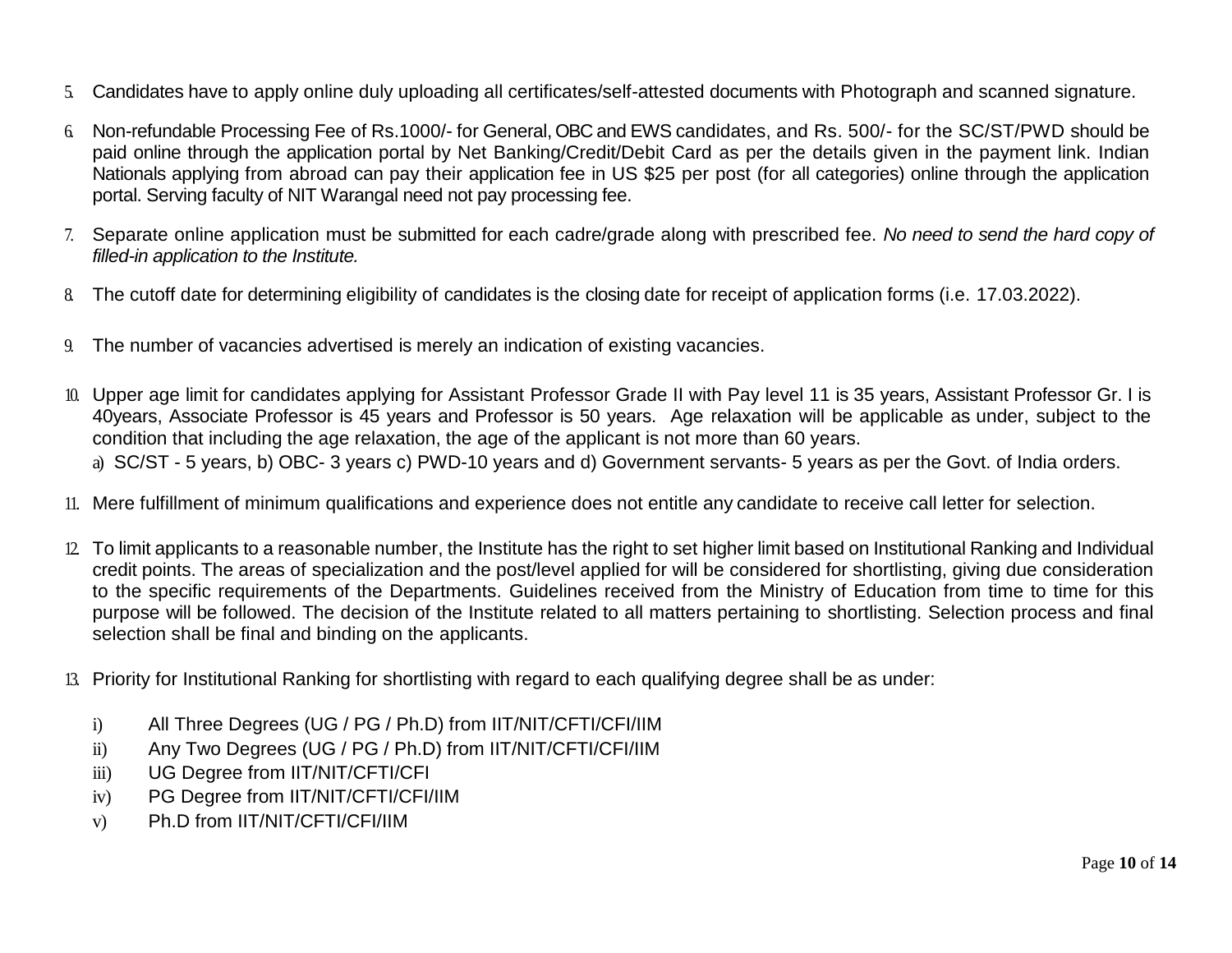vi) Ph.D/PG/UG Degrees from other reputed Universities with NIRF-2021 Ranking up to 100 in overall and 50 in Engineering or Sciences.

#### **Note:**

- a. Candidates who have obtained Degree(s) from reputed Institute(s) abroad which are in QS/THE World Ranking (2021) up to 500 will be considered as equivalent to CFTIs/CFIs.
- b. Post-Doctoral Fellows (PDFs) from the above Institutions in the same order of priority will be desirable.
- c. For the posts in Management, the candidate should have done B.Tech/B.E from any Institute/University of repute and Post-Graduation in Management from IIMs or other Management Institutions ranked by NIRF up to 50 for any two years, including 2021.
- d. For the posts in Sciences/Humanities/Management, the qualifications at PG level will be prioritized on the above basis.
- 14. Selection will be done in two phases. In the first phase the shortlisted candidates are required to appear for a written test and/or presentation on teaching and research in the area of their specialization. The written test will be conducted based on the respective PG specialization. The presentation is open to faculty and research scholars of the Department. The second phase involves interview by the Selection Committee. The merit list will be prepared based on the marks obtained in the written test and/or presentation and interview, as per the weightage decided by the Selection Committee.
- 15. The list of shortlisted candidates for selection process (written test and/or presentation and interview) will be displayed on the website of the Institute. Candidates are advised to visit the website [https://www.nitw.ac.in](https://www.nitw.ac.in/) regularly. No separate call letters will be sent. Email communication will only be sent.
- 16. Higher starting pay may be offered to deserving candidates on the recommendation of the Selection Committee and the approval of the Board ofGovernors. Protection of pay to the serving faculty in Government Organizations will be applicable as per Government of India Rules.
- 17. Candidates serving in Government / Semi- Government / PSUs / Universities / Educational Institutions should furnish a NO OBJECTION CERTIFICATE from the competent authority at the time of interview.
- 18. No TA/DA will be paid for attending interview. However, applicants belonging to SC/ST/PWD, will be paid travel fare equivalent to the Sleeper Class from their present place to NIT, Warangal and back, as per rules, for attending interview, if otherwise not employed and have not availed any other travelling concessions,
- 19. For SC/ST/OBC (Non-Creamy Layer) candidates, the application form should be submitted with a copy of the relevant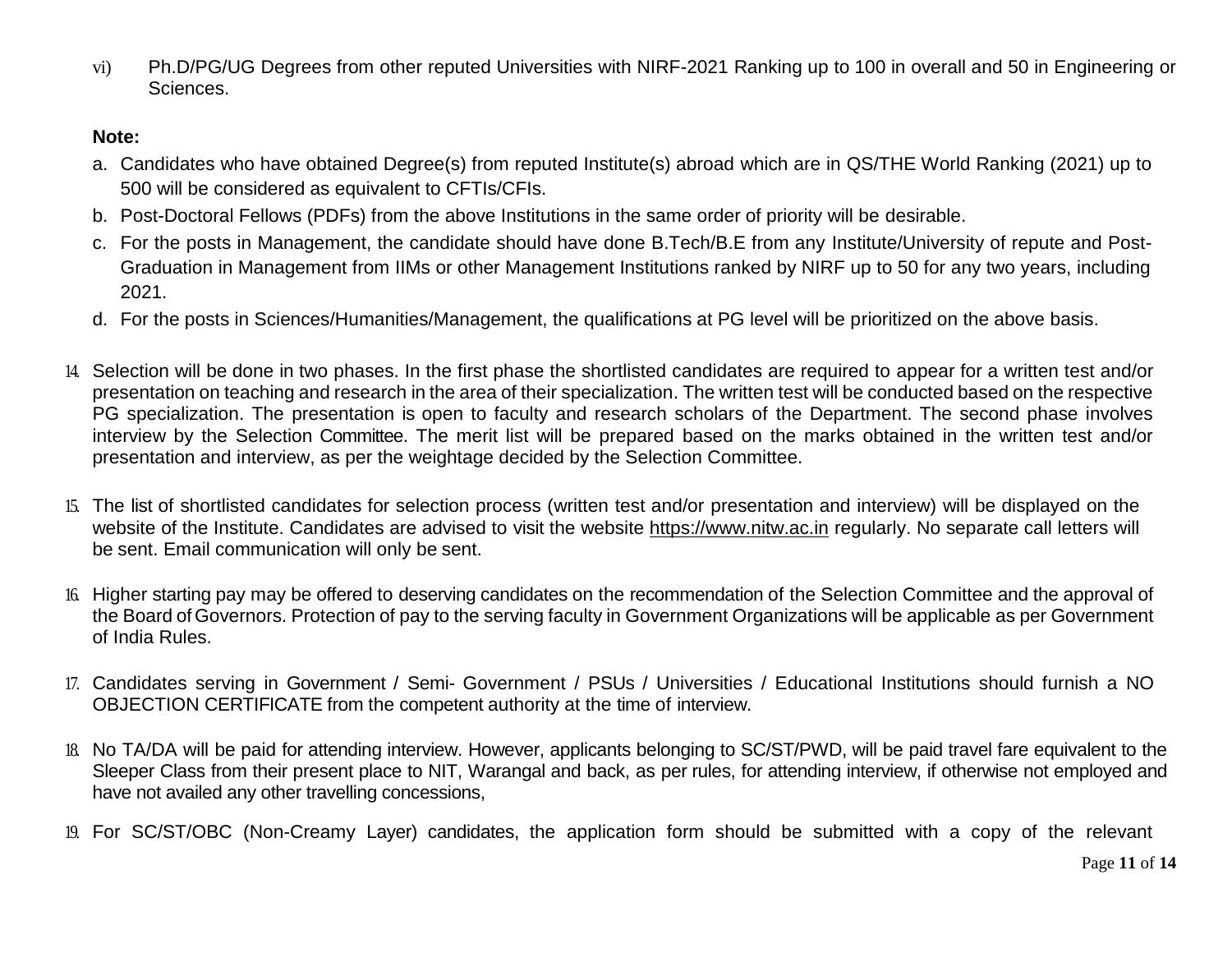caste/community certificate. OBC candidates should produce valid Non - Creamy Layer certificate issued on or after 1.4.2021 by the competent authority empowered for the purpose. If caste/community certificate or non-creamy layer is not attached, the application will be considered in the UR category (without age relaxation). Candidates claiming reservation under Economically Weaker Section (EWS) category are required to submit necessary documents as per GOI OM No. 36039/1/2019- Esst (Res) dated 31/01/2019. Also, the EWS certificate issued by competent authority should have been issued on or after 1.4.2021.

- 20. The persons with disability (PWD) with 40% and above are required to produce medical certificate in the prescribed form issued by the competent medical authorities for the purpose of employment. The selected candidates will be subjected to medical examination by the Medical Board and if the claim of disability is found to be incorrect, their candidature will be summarily rejected.
- 21. Original documents and ID proof (Aadhaar /Passport/Voter ID/PAN Card) will have to be produced at the time of selection, else the candidate will not be allowed to attend the selection process.
- 22. Selection Committee may offer lower faculty position, than the post applied for.
- 23. The Institute reserves the right to modify / defer or cancel the advertisement/ recruitment/selection process at any stage of processing without assigning any reasons.
- 24. Legal disputes, if any, with National Institute of Technology, Warangal, will be restricted within the jurisdiction of Hon'ble High Court of Telangana at Hyderabad only.
- 25. The candidate is responsible for the correctness of the information provided in the application. If any information given in the application is found to be incorrect / false, the candidate is liable for legal action in addition to the Departmental action.
- 26. No correspondence will be entertained with the candidates, who are not called for selection process.
- 27. Candidates working as Engineers/Scientific Officers/Scientists in Central Government Research Organizations or reputed Industrial/R&D organizations meeting all the eligibility conditions can also apply. Reputed Organizations for this purpose mean the Public Limited Companies, as defined in the Companies Act, 2013. They need to provide the proof of their credentials certified through a competent authority.
- 28. To avoid in-breeding, candidates who have obtained the Ph.D from NIT, Warangal will not be considered for recruitment, unless there is a three years of outside experience after obtaining Ph.D. However, condition is not applicable to candidates who are already regular faculty of NIT Warangal and have obtained Ph.D. from the Institute.
- 29. Canvassing in any form will result in disqualification of candidature.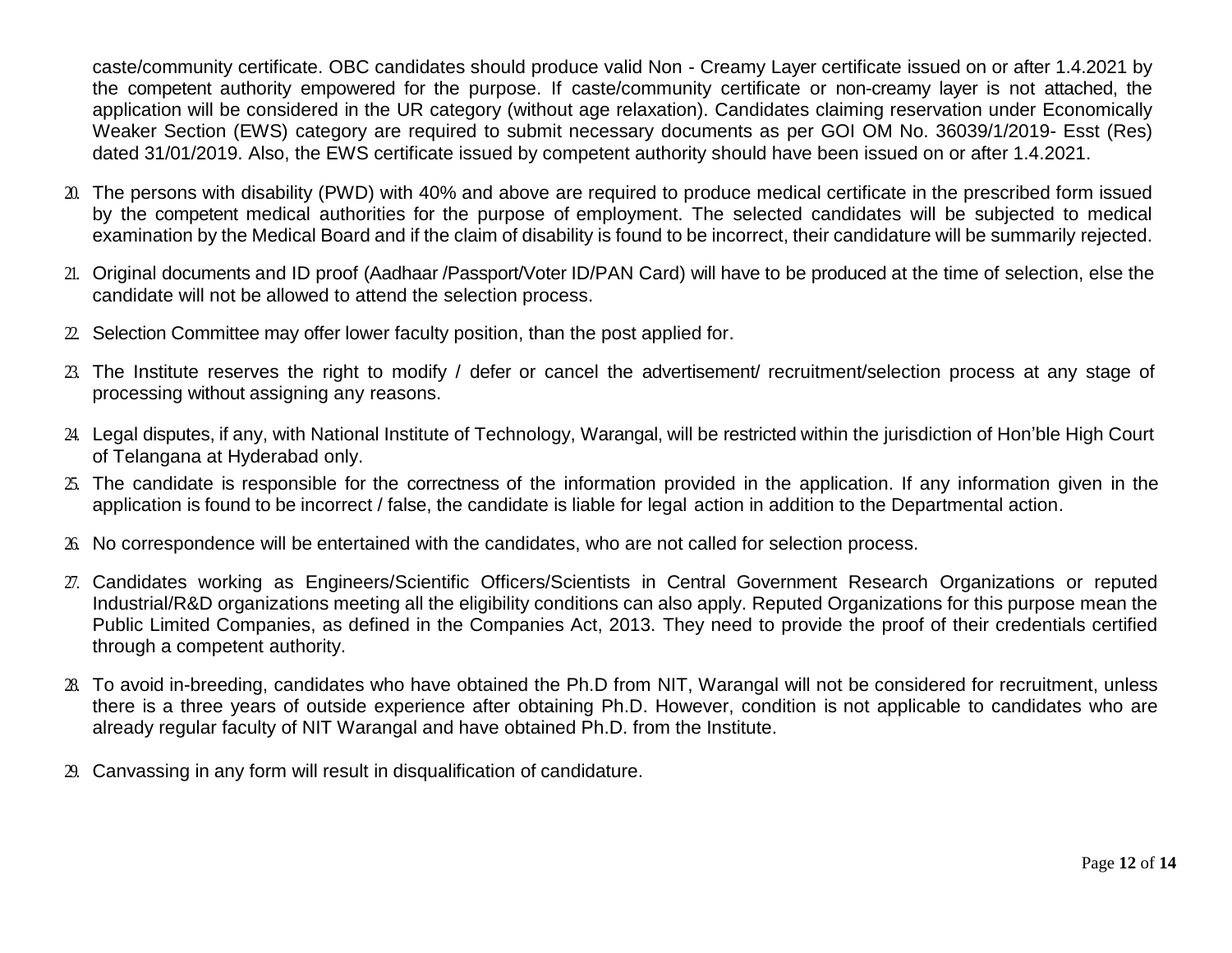## **Incentives for Faculty Members appointed at NIT Warangal:**

In addition to normal pay and allowances as applicable to the central government employees stationed at Hanumakonda/Warangal, following additional incentives are also available for faculty members.

- a) Cumulative Professional Development Allowance (CPDA), as approved by the Ministry.
- b) Research Seed Money for pursuing research interests during initial three years, for the new entrants.
- c) Reimbursement of Children Education Allowance as per Central Government Rules
- d) Reimbursement of Medical expenses including referral to empaneled specialized hospitals for OP/IP for self and dependent family members.
- e) Suitable residential accommodation in the campus, subject to availability.
- f) Leave Travel Concession as per Central Government Rules.
- g) The recruited faculty will be covered under National Pension Scheme (NPS).

## **Self-attested copies of the following Documents/ Certificates/Degrees are required to be uploaded on the recruitment portal while filling the Application Form:**

- 1. Age Proof: Matriculation/10<sup>th</sup> Standard/ Secondary or equivalent certificate indicating date of birth, or mark sheet of Matriculation/10<sup>th</sup> Standard or equivalent issued by Central/State Board indicating date of Birth. Where date of birth is not available in certificate/mark sheets, issued by the concerned Educational Boards then School leaving certificate indicating date of Birth will be considered.
- 2. Higher Secondary / Class XII (or equivalent) board marks sheet.
- 3. Preceding Degrees: Degree certificate of UG and PG along with mark sheets pertaining to all the academic years as proof of educational qualification claimed. In the absence of a particular Degree certificate, mark sheets of the Degree program will be accepted.
- 4. Essential qualification: Ph.D. Degree or Provisional Certificate or Notification of Ph. D. award issued by the authorized signatory (not the Mentor/Supervisor/Head of the Department).
- 5. Caste/Tribe/Community certificate: The relevant Caste/Tribe/Community certificate issued by competent authority.
- 6. The Disability / Medical certificate issued by competent medical authority.
- 7. Photo identity card [issued by govt. agency/last attended Institution/University]
- 8. Experience Certificate(s): Experience Certificate(s) from the Head(s) of Organization(s) for the entire experience claimed, clearly mentioning the duration of employment (date, month & year) indicating the Pay Level, Grade Pay and basic pay. The certificate(s) should also mention the nature of duties performed/experience obtained in the post(s) with duration(s).
- 9. International / National Post-Doctoral Fellowships experience certificate offered by National Agencies of respective country and/or Post-Doctoral Fellowships offered by Institutions which are in QS / THE World Ranking up to 500. The certificate(s) should also